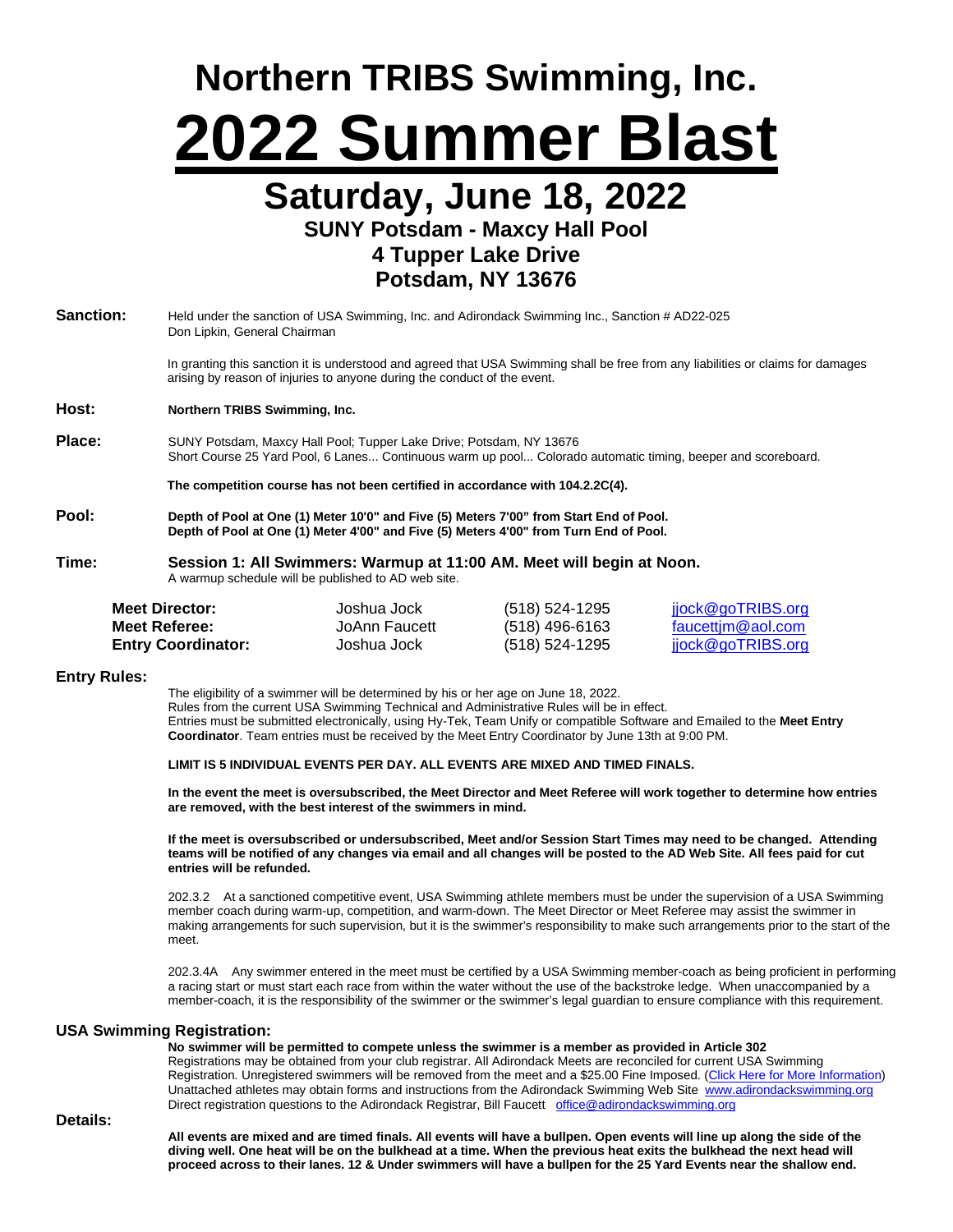#### **Warm-Ups:**

Because of the large number of injuries occurring across the country during warm-ups, USA Swimming allows no diving into the pool during the warm-up period except in the designated sprint lanes. We ask that you inform your swimmers of this rule and ask them to fully cooperate with the club officials and marshals in charge of the area.

#### **Timers:**

Clubs will be required to provide timers based upon their number of entries. (Will be posted to AD web site.)

#### **Deck Entries:**

Adirondack Swimming has agreed to allow Deck Entries at AD Meets under the following conditions;

1. Deck Entries are NOT Allowed during Championship Meets

2. Athlete must be USA-S Registered and show Proof of Registration (those already in meet have been confirmed as registered). Acceptable forms of Proof of Registration are: USA-Swimming ID or USA-Swimming Club Portal Team Listing or Deck Pass. **If athlete cannot prove USA-S Registration, Adirondack accepts Deck Registration***,* **to UN-AD (unattached) at an LSC fee of \$60.00 plus the current USA Swimming Registration fee. DECK REGISTRATIONS WILL NOT BE MADE WITH ANY TEAM ASSOCIATION, PLEASE DO NOT ASK.**

- 3. Coach makes the request for the entry.
- 4. All Deck Entries will be allowed at the discretion of a combined decision of the Meet Director and the Meet Referee.
- 5. Deck Entries are Subject to a \$1.00 Surcharge, Per Entry, which applies to All Entries, Individual or Relays.

#### **Meet Policy:**

Use of Audio or Visual Recording Devices, including a Cell Phone, is not permitted behind the starting blocks, including any spectator area behind the starting blocks, in changing areas, rest rooms or locker rooms.

Changing into or out of swimsuits other than locker rooms or other designated areas is prohibited.

Operation of a drone, or any other flying apparatus, is prohibited over the venue (pools, athlete/coach areas, spectator areas and open ceiling locker rooms) any time athletes, coaches, officials and/or spectators are present.

No one will be allowed on the deck except USA-S Registered Officials and USA-S Registered Coaches with Current Certifications, USA-S Registered Swimmers and Meet Marshalls and Timers on Shift.

All Officials and Coaches are required to display USA Swimming Credentials (USA Swimming Membership Card) while on deck. If, at an AD Sanctioned Meet, an individual is found on deck, acting in any coaching capacity and is determined to be out of compliance with USA Swimming requirements for coaches, that individual will be removed from the deck and the represented club will be fined \$250.

Any swimmer found in an unauthorized area will be asked to immediately leave the premises. No exceptions. Each team is responsible for supervising its members.

All applicable adults participating in or associated with this meet acknowledge that they are subject to the provisions of the USA Swimming Minor Athlete Abuse Prevention Policy ("MAAPP"), and that they understand that compliance with the MAAPP policy is a condition of participation in the conduct of this competition.

An inherent risk of exposure to COVID-19 exists in any public place where people are present. COVID-19 is an extremely contagious disease that can lead to severe illness and death. According to the Centers for Disease Control and Prevention, senior citizens and individuals with underlying medical conditions are especially vulnerable.

USA Swimming, Inc., cannot prevent you (or your child(ren)) from becoming exposed to, contracting, or spreading COVID-19 while participating in USA Swimming sanctioned events. It is not possible to prevent against the presence of the disease. Therefore, if you choose to participate in a USA Swimming sanctioned event, you may be exposing yourself to and/or increasing your risk of contracting or spreading COVID-19.

BY ATTENDING OR PARTICIPATING IN THIS COMPETITION, YOU VOLUNTARILY ASSUME ALL RISKS ASSOCIATED WITH EXPOSURE TO COVID-19 AND FOREVER RELEASE AND HOLD HARMLESS USA SWIMMING AND ADIRONDACK SWIMMING AND EACH OF THEIR OFFICERS, DIRECTORS, AGENTS, EMPLOYEES OR OTHER REPRESENTATIVES FROM ANY LIABILITY OR CLAIMS INCLUDING FOR PERSONAL INJURIES, DEATH, DISEASE OR PROPERTY LOSSES, OR ANY OTHER LOSS, INCLUDING BUT NOT LIMITED TO CLAIMS OF NEGLIGENCE AND GIVE UP ANY CLAIMS YOU MAY HAVE TO SEEK DAMAGES, WHETHER KNOWN OR UNKNOWN, FORESEEN OR UNFORESEEN, IN CONNECTION THEREWITH.

#### **This statement (Covid-19) shall also be included in heat sheets.**

#### **Host Assumption of Risk Disclaimer Statement**

In applying for this sanction, the Host, Northern TRIBS Swimming (NTS) agrees to comply and to enforce all health and safety mandates and guidelines of USA Swimming, Adirondack Swimming (LSC), the State of New York and the local jurisdiction of Potsdam.

All Guests agree to ensure their own team(s) comply with all health safety mandates and guidelines of USA Swimming, Adirondack Swimming (LSC), the State of New York and the Jurisdiction of Potsdam.

Safe Sport consideration will be in place to ensure parents have access to and/or the opportunity to observe their child while participating. Spectators either will be allowed or there will be visual access with the use of closed circuit live video or other streaming options.

#### **Services:**

**Snacks and equipment will be for sale. Programs will be freely available online and on the Meet Mobile App.**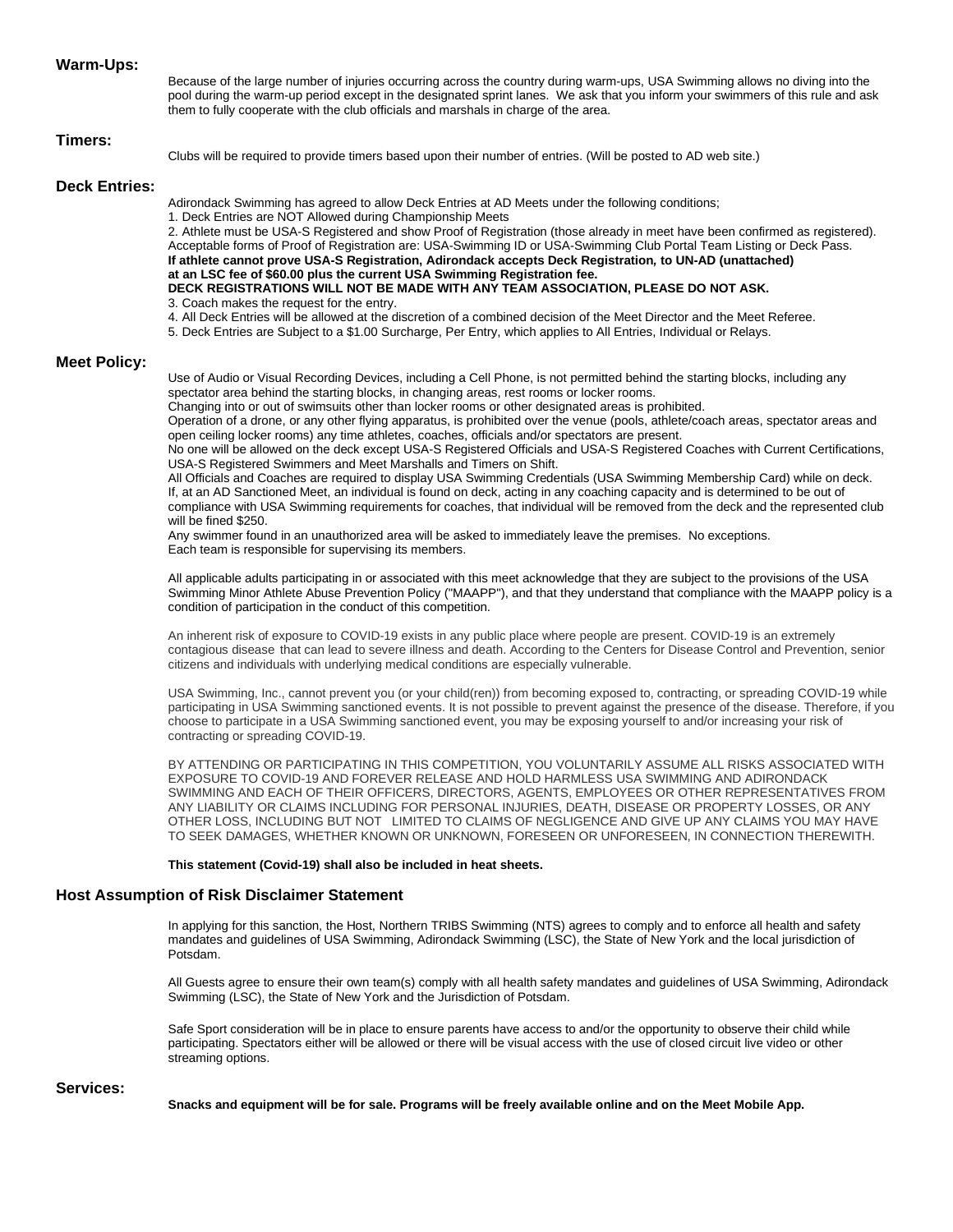#### **Disabled Athletes:**

Adirondack Swimming welcomes athletes with disabilities. Athletes with disabilities are required to contact the Meet Director at least 2 weeks in advance of the meet so that provisions can be made for any special accommodations.

#### **Entry Fees:**

An entry summary sheet is included to compute your team entry fees. The entry fees are \$4.50 per individual event, which includes the \$.50 AD travel fund surcharge, which includes the \$1.00 AD travel fund surcharge and a \$2.00 per swimmer surcharge. **ALL MANUAL ENTRIES, INCLUDING DECK ENTRIES (NON-ELECTRONIC) ARE SUBJECT TO A SURCHARGE OF \$1.00 PER ENTRY, WHICH APPLIES TO INDIVIDUAL OR RELAY ENTRIES.**

Make your entry check payable **to "Northern TRIBS Swimming, Inc."** and mail your check and entry summary sheet to the **Meet Entry Coordinator**. Entries will be entered to the meet upon receipt of your check.

#### **Photographers:**

Only Professional Photographers or Videographers hired by the host team or Press Photographers, who have been approved in advance by the meet director, will be allowed on deck. A Photographer Registration form must be completed and submitted to the meet director for approval, prior to the meet. Forms are available on the Adirondack Swimming website as well as from the Meet Director.

Click here for a direct link to the registration form. Swimmer's families, taking photos of their children from the spectator area, are not subject to this policy. Parents and Professionals, please refer to the "Meet Policy" above for general restrictions pertaining to all photography at *Sanctioned meets*.

#### **Awards:**

None

#### **Officials:**

There will be an official's meeting conducted promptly 30 minutes before each session. Attendance is MANDATORY to work the meet. Please sign up in official's room before the start of officials meeting.

**If you have any questions, please contact the Meet Director or Meet Referee**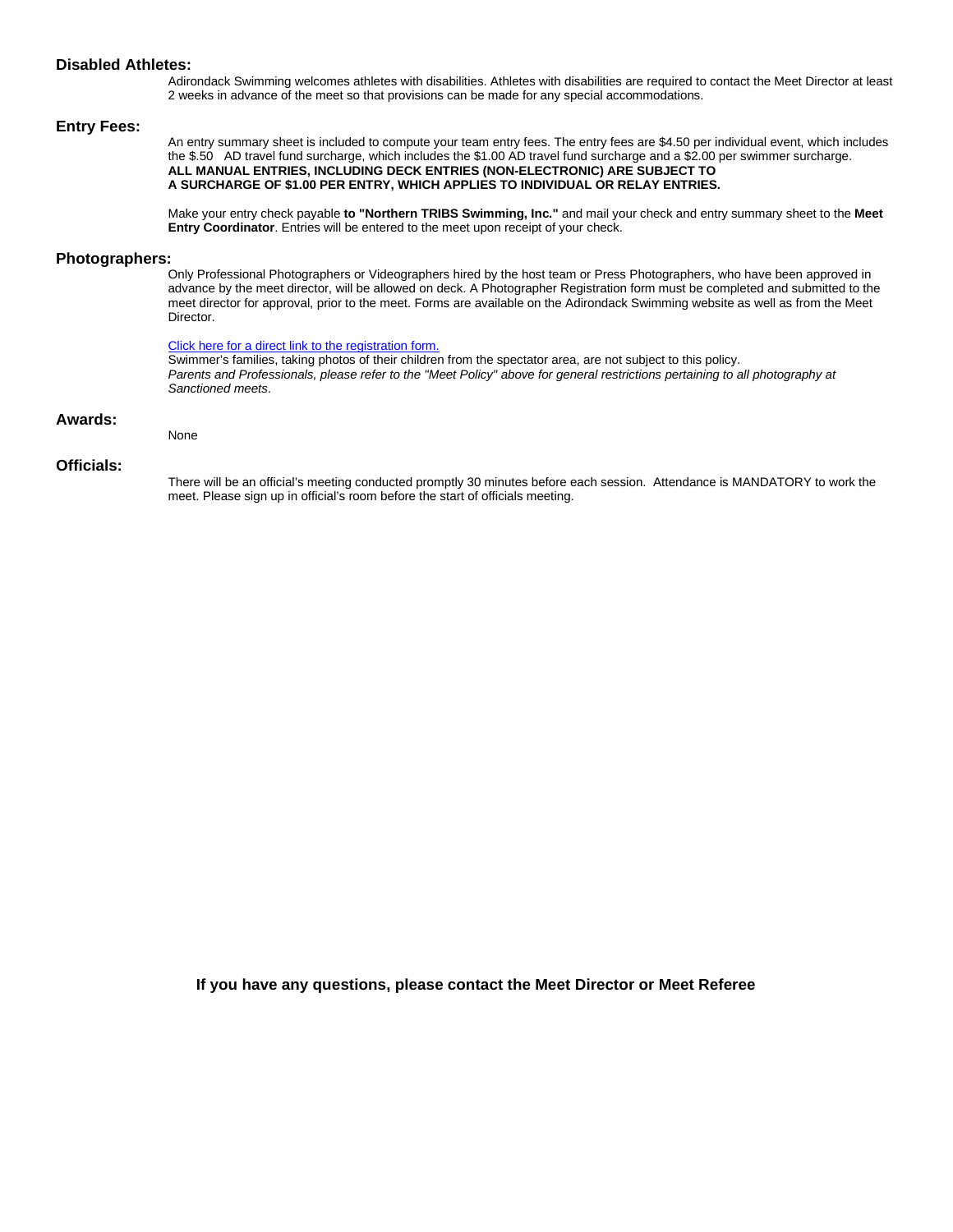# **Northern TRIBS Swimming, Inc. 2022 Summer Blast**

### **Saturday, June 18, 2022**

**SUNY Potsdam - Maxcy Hall Pool 4 Tupper Lake Drive Potsdam, NY 13676**

Session 1: Warmup at 11:00 AM. Meet will begin at Noon. A warmup schedule will be published to AD web site.

### **SESSION 1**

| 1              | Mixed Open 50 Free          |
|----------------|-----------------------------|
| $\overline{2}$ | Mixed Open 100 IM           |
| 3              | Mixed Open 200 IM           |
| $\overline{4}$ | Mixed 12 & Under 25 Back    |
| 5              | Mixed Open 50 Back          |
| 6              | Open Open 100 Back          |
| $\overline{7}$ | Mixed 12 & Under 25 Breast  |
| 8              | <b>Mixed Open 50 Breast</b> |
| 9              | Mixed Open 100 Breast       |
| 10             | Mixed 12 & Under 25 Fly     |
| 11             | Mixed Open 50 Fly           |
| 12             | Mixed Open 100 Fly          |
| 13             | Mixed 12 & Under 25 Free    |
| 14             | Mixed Open 100 Free         |

**Each Swimmer May Swim A Maximum of 5 Events Per \$4.50 Per Individual Event Per Athlete for ALL Athletes \$2.00 Per Athlete Surcharge For Manual Entries, Add \$1.00 Per**